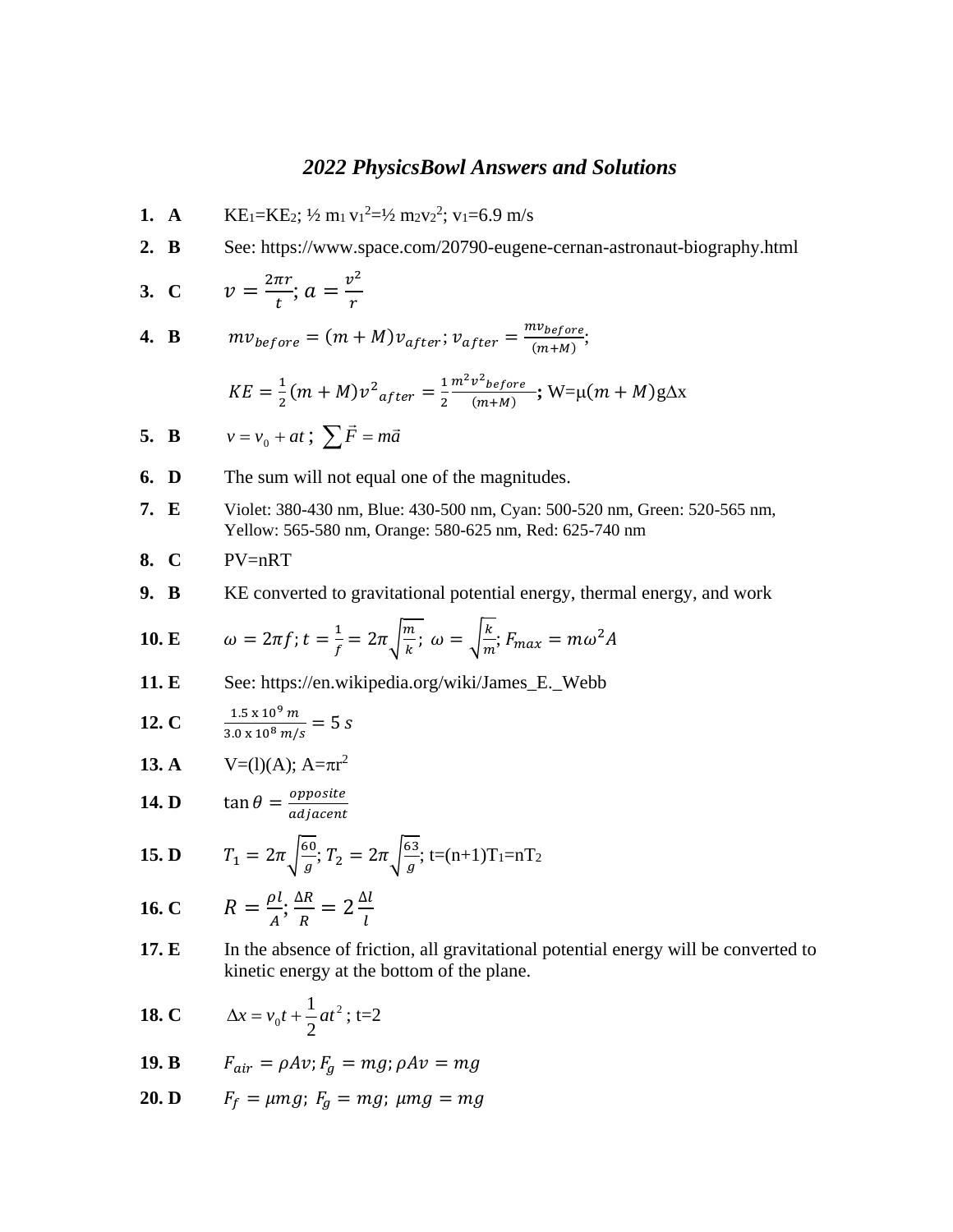**21. C** 
$$
T_2 = \frac{(m_1 + m_2)F}{(m_1 + m_2 + m_3)}
$$

**22.** E 
$$
a_c = a_T = 10 \frac{cm}{s^2}
$$
;  $a_T = \omega^2 r$ ;  $\omega = \omega_0 + \alpha t$ 

**23. B** 
$$
F_g = G \frac{m_1 m_2}{r^2}; F_e = k \frac{q_1 q_2}{r^2}
$$

$$
24. C \t T = \sum F = ma + mg
$$

- **25. B** With a one-wavelength path-length difference, crests will meet crests and troughs will meet troughs.
- **26. E** Only choice with correct values

$$
27. \mathbf{E} \qquad n = \frac{F}{mv}
$$

**28. B** 
$$
W_s = \frac{1}{2}kx^2
$$
;  $W_f = \frac{1}{2}mv^2 - W_s$ ;  $W_f = \mu mg\Delta x$ 

$$
29. \mathbf{B} \qquad P = Fv
$$

**30. B** 
$$
t = \frac{1}{60} s
$$
 for each of the five displacement intervals.

**31. B** 
$$
t_1 = \sqrt{\frac{2h}{g}} = 0.7 \text{ s}; t_2 = 0.35 \text{ s}; \Delta x = \frac{1}{2}gt_2^2
$$

**32. E** 
$$
L = I\omega = \frac{2}{5}MR^2 \frac{2\pi}{T}
$$

**33. D** 
$$
dB = 10\log(\frac{l}{l_0}); I_0 = 10^{-12} \frac{W}{m^2}
$$

$$
34. C \qquad \Sigma F = F_e + F_g = qE + mg
$$

**35. E** 
$$
\frac{1}{f} = \frac{1}{d_0} + \frac{1}{d_i}
$$

**36. A** There is no dispersion in a glass block with parallel sides.

37. A 
$$
\Delta x_{rel} = \Delta x - \frac{1}{2}at^2 = 6 \, m; \ v_{rel} = 20 \, \frac{m}{s} - 16 \, \frac{m}{s} = 4 \, \frac{m}{s}; \ a_{rel} = a_{car} - a_{truck};
$$

$$
a_{car} = a_{truck} + \frac{v_{rel}^2}{2\Delta x_{rel}}
$$

**38. A** With no resistance,  $\Delta V$  will be the same across both components.

**39. D** 
$$
\vec{R} = \sqrt{p^2 + \left(\frac{4p}{3}\right)^2}
$$
;  $\tan \theta = \frac{\frac{4p}{3}}{p} = 53^\circ$ ;  $180^\circ - 53^\circ = 127^\circ$ 

$$
40. \mathbf{D} \qquad I_1 \omega_1 = (0.8) I_2 \omega_2
$$

 $T_2$ 

**41. C** 
$$
\frac{P_1 V_1}{T_1} = \frac{P_2 V_2}{T_2}
$$

**42. B** 
$$
R_p = 2 \Omega
$$
;  $R_{total} = 5 \Omega$ ;  $V = IR$ ;  $I = 24 A$